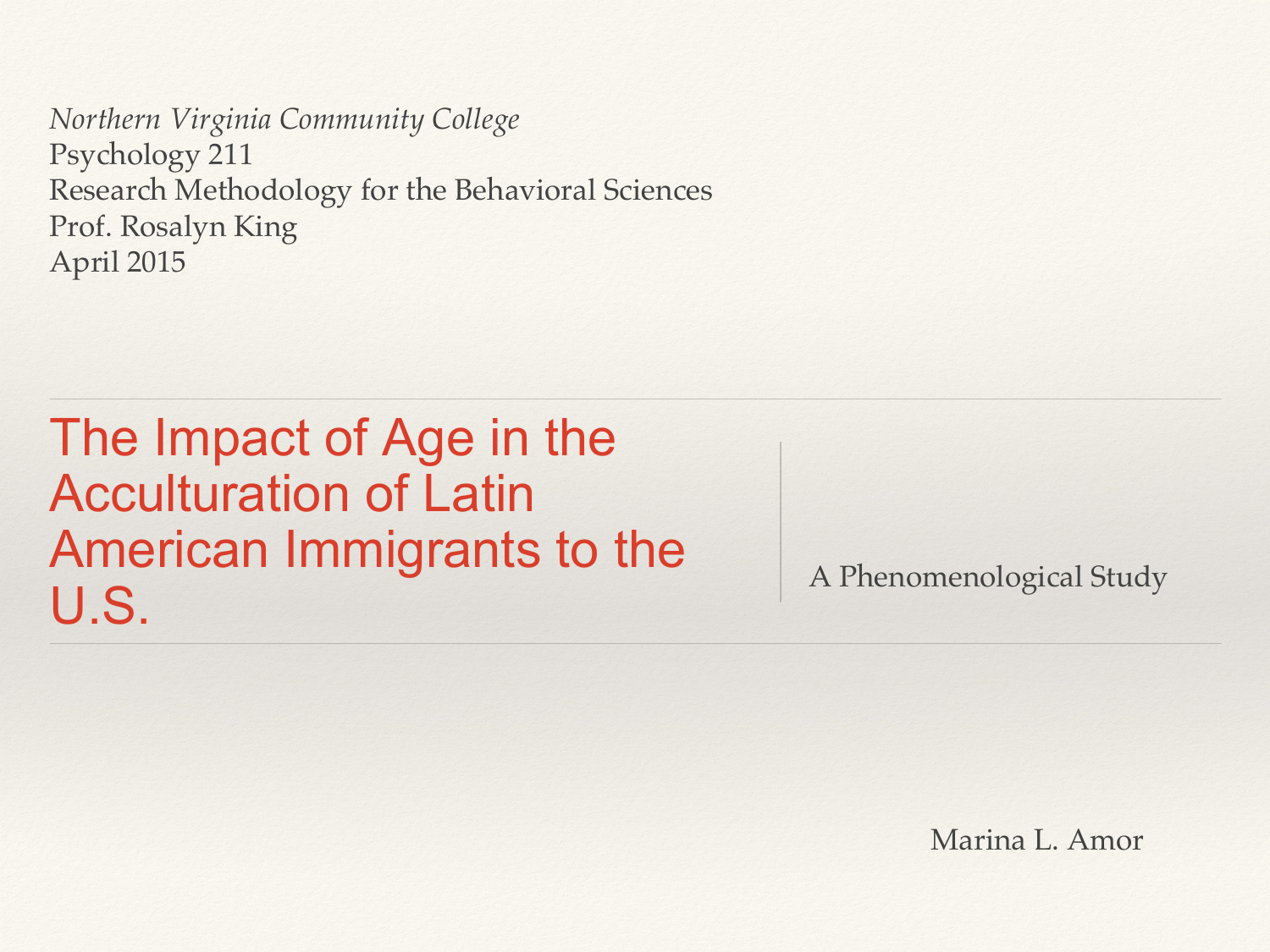*Age and Acculturation* 

#### Context: Why study immigration and acculturation?

50 million immigrants.

1/7 Americans today is foreign born. Projected immigration 2012-2060: 725,000 yoy.

Each group brings their own values and traditions.

HOW DO THEY "AMERICANIZE"?

*Source: Am. Census Bureau and Center for Immigration Studies.* 

#### IMMIGRATION IS DRIVING AMERICAN DEMOGRAPHY The Foreign-Born Population at an All Time High 14.87 14.7% Target 7-year Immigrant flux in U.S. History 13.2% 11.6% 13.6%  $8.8%$  $11.1%$  $6.9%$ Foreign Born Population in Millions  $6.2%$  $5.4%$ Percent of Total Population  $4.7%$ 19.8 14.1 13.9 14.2  $13.5$ 10.3  $10.3$  $9.7$  $9.2$ 1890 1900 1910 1920 1930 1940 1950 1960 1970 1980 1990 2000 2007 Source: U.S. Census Bureau, 2000 - Center for Immigration Studies, 2007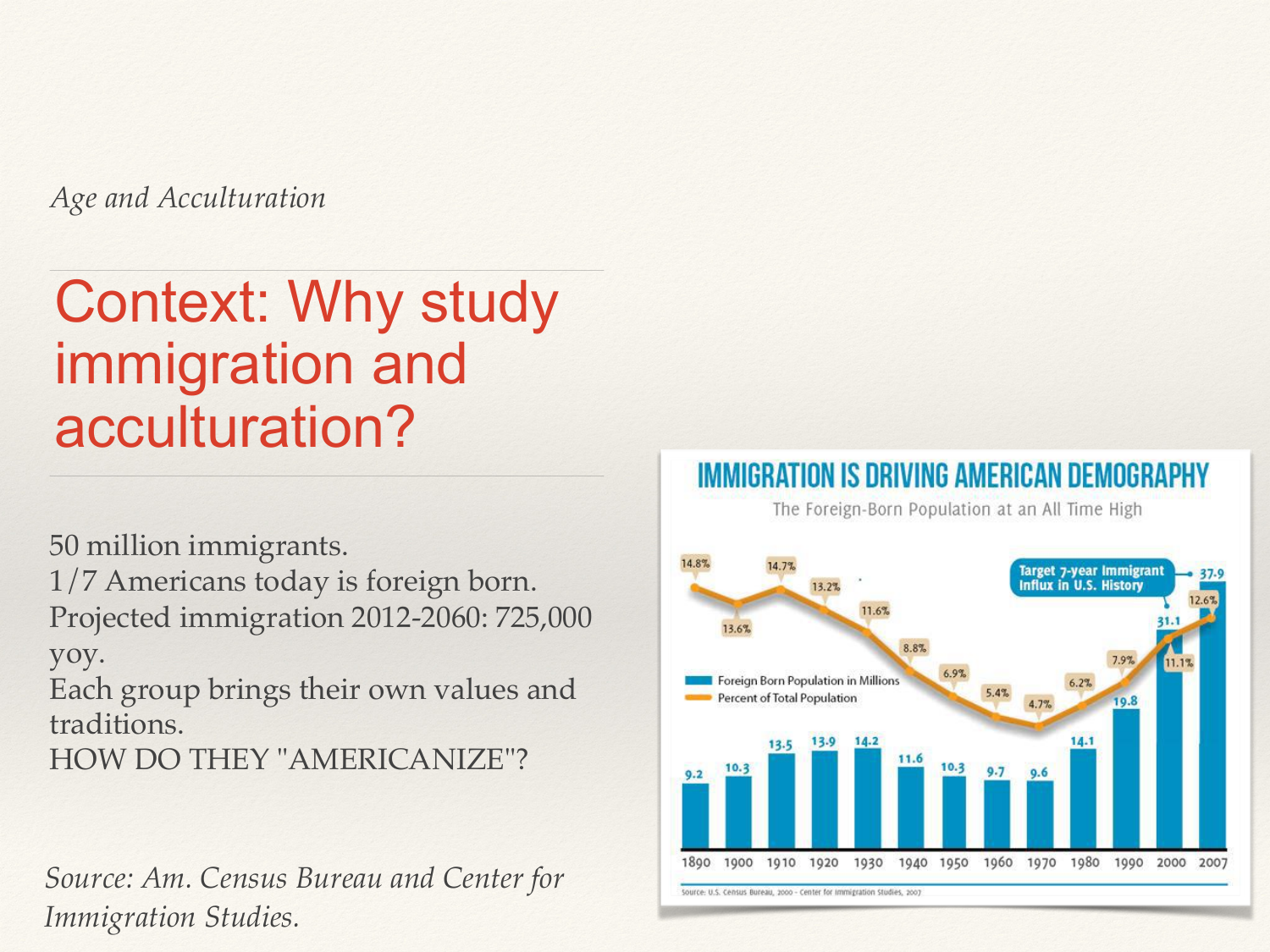# Immigrant Diversity

- ❖ Among the 10 most important countries of origin, Mexican immigration to the U.S. Represents the largest group.
- ❖ The three largest non Hispanic groups combined (China, India and the Philippines) amount to less than 50% of Mexican immigrants.
- ❖ Spanish speaking immigrants combine for a 39% of the total immigrant population.



*Source: Am. Census Bureau.*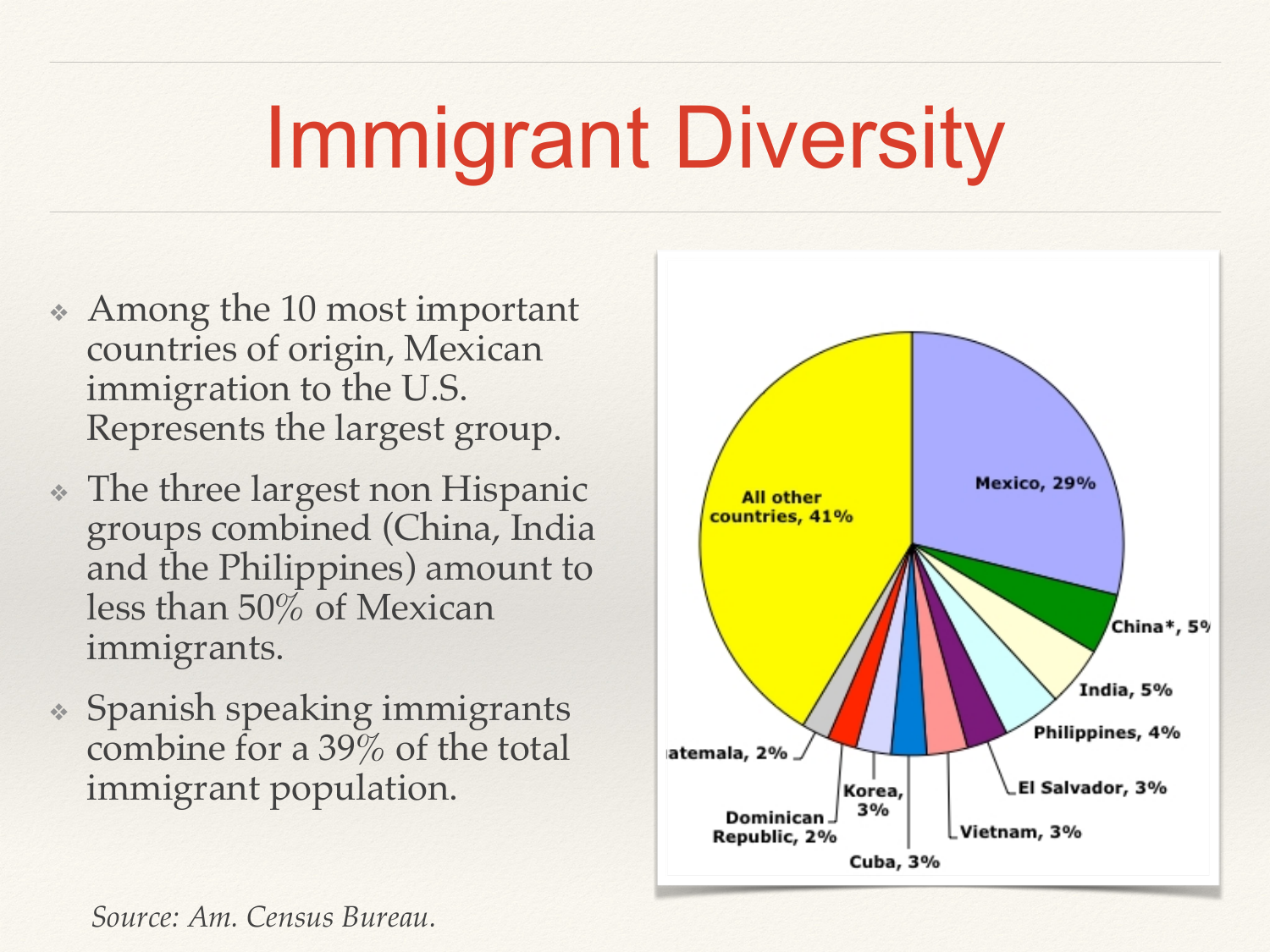## Research Question

- ❖ Is there a difference between the acculturation of adults, versus the acculturation of younger Latin American born immigrants?
- ❖ Role of language and educational level.
- Role of social interaction.
- ❖ Role of community of origin.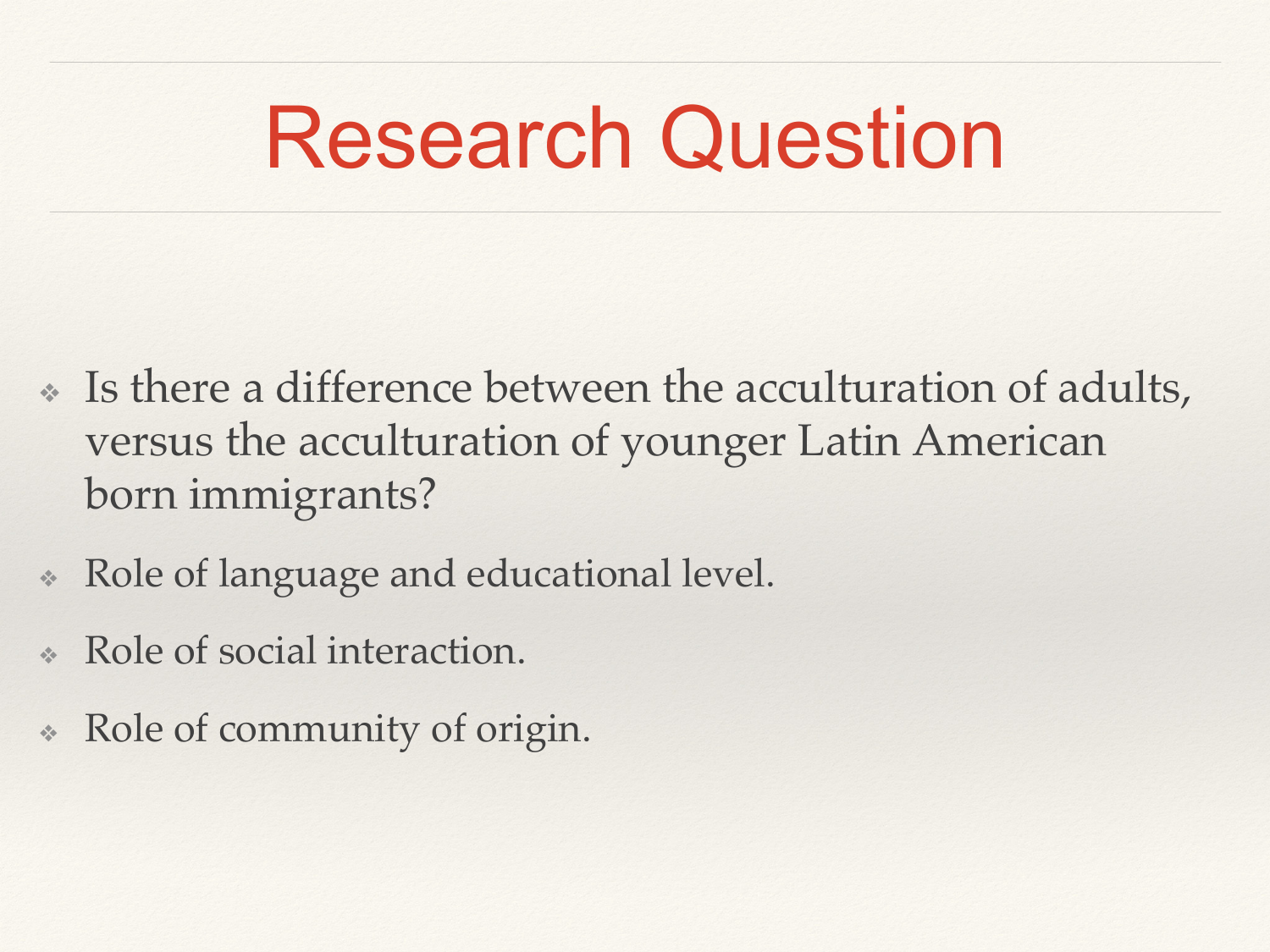#### Why focus on the Hispanic population?

Hispanics are the largest and fastest growing minority in the US (17% in 2012 / 29.9% in 2060 - expected).

Hispanics come from 20+ countries and share one language.

Hispanics are racially and culturally diverse.

Hispanics show a tendency to maintain the ancestral culture.

#### The 10 Largest Latino Ethnic Groups in the U.S.



Numbers and percentages are based on the total U.S. Latino population of 50.5 million

*Source: Am. Census Bureau.*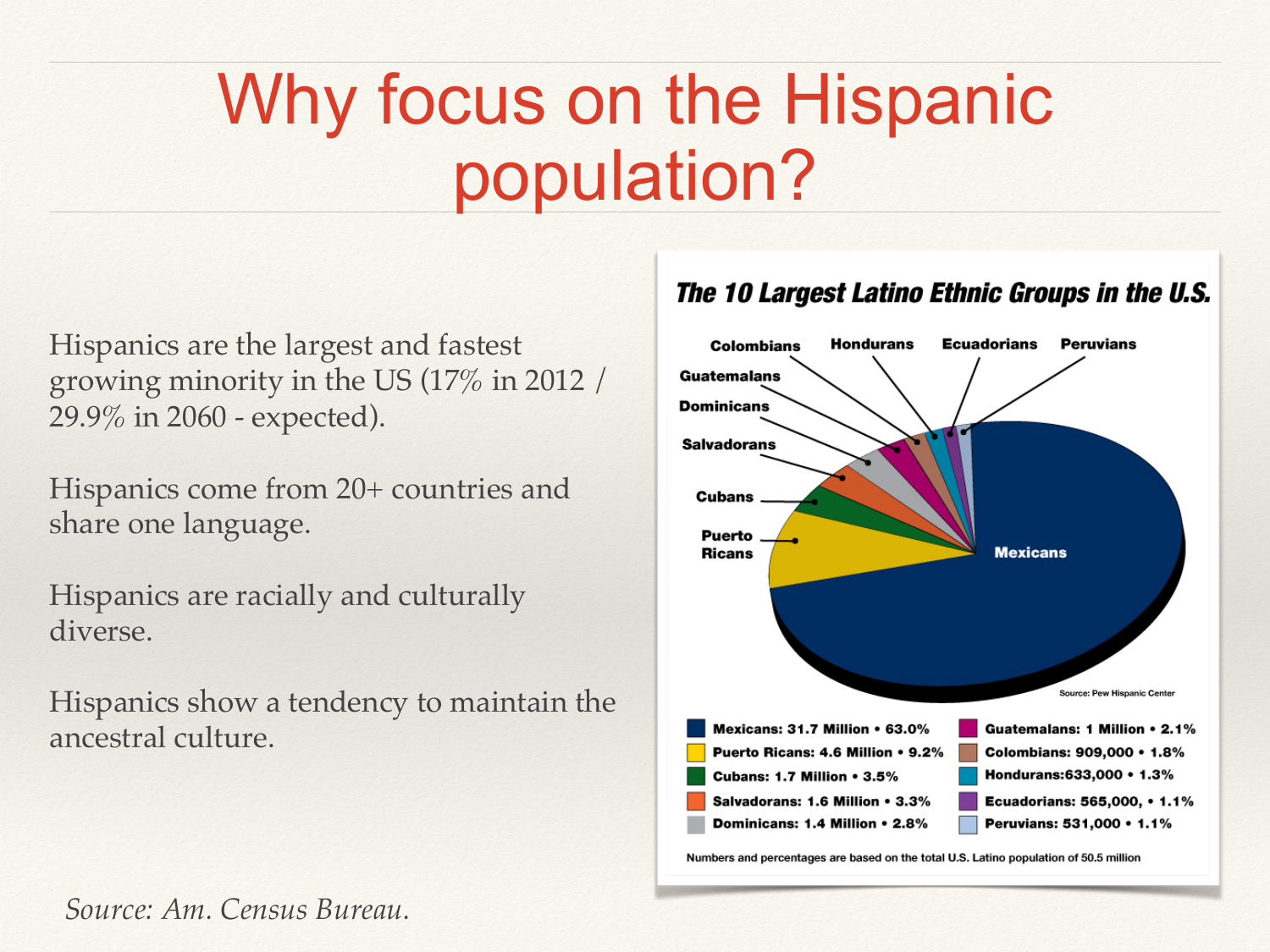#### Key Terms. What do I say when I say ...



- ❖ Immigrant: person who takes permanent residency in a foreign country.
- ❖ Acculturation: a cultural modification of an individual or group, as a result of prolonged contact.
- ❖ Culture: the beliefs, customs arts, etc. of a particular society, group, place or time.
- ❖ Tradition: the stories, beliefs, etc. that have been part of the culture of a group of people for a long time.
- ❖ Hispanic: a person of Mexican, Cuban, Puerto Rican, South or Central American or other Spanish culture or origin, regardless of race.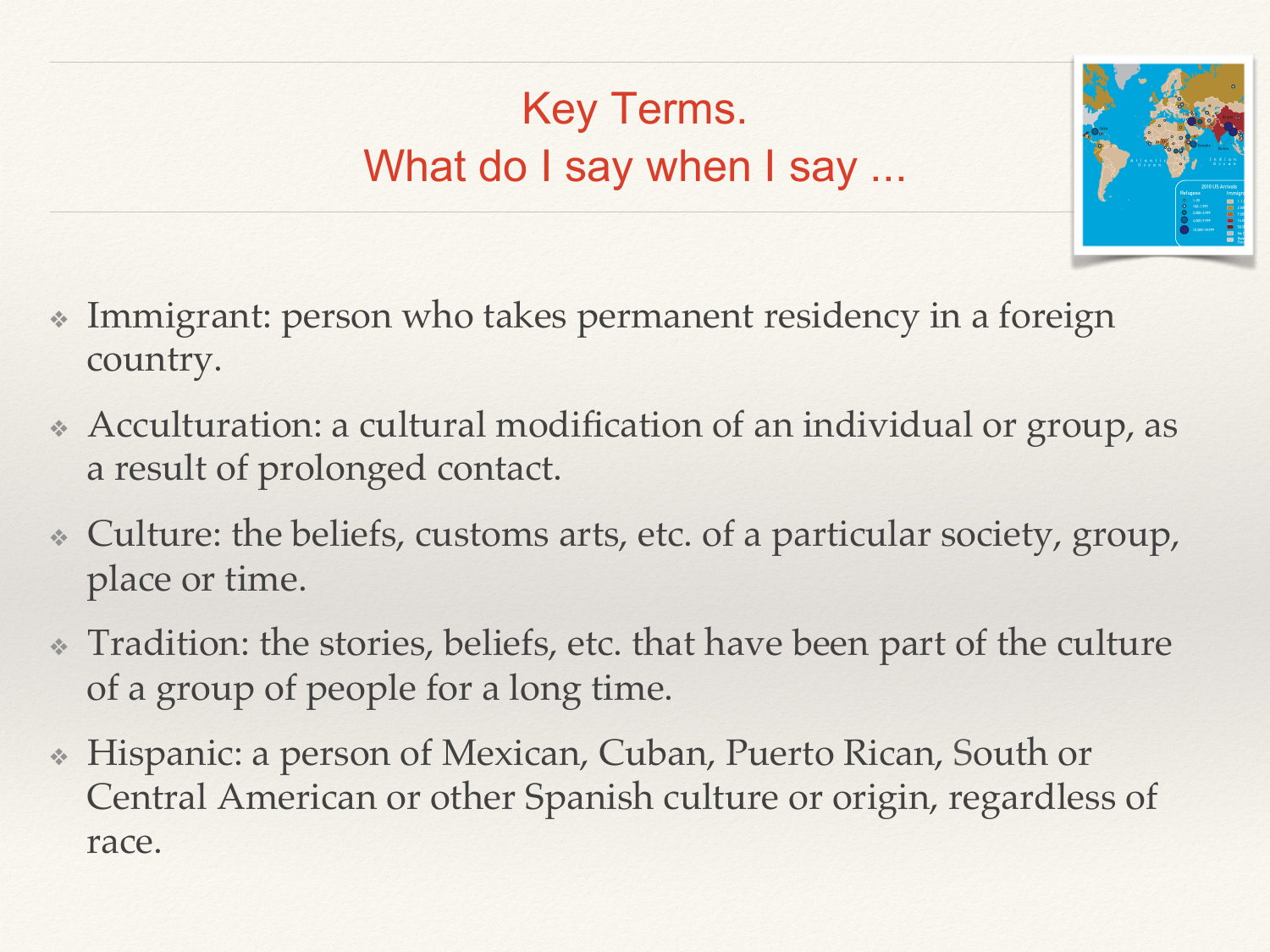#### Research Design and Methodology

- ❖ Aim of researcher: to describe as fully as possible the phenomenon of immigrating from Latin America to the U.S., and how the cultural transition process of the subjects is affected by the age at which the process is started.
- ❖ Focus: the actual experience (data collection is possible only by engaging directly with the source).
- ❖ Best methodological option: qualitative model, phenomenological approach.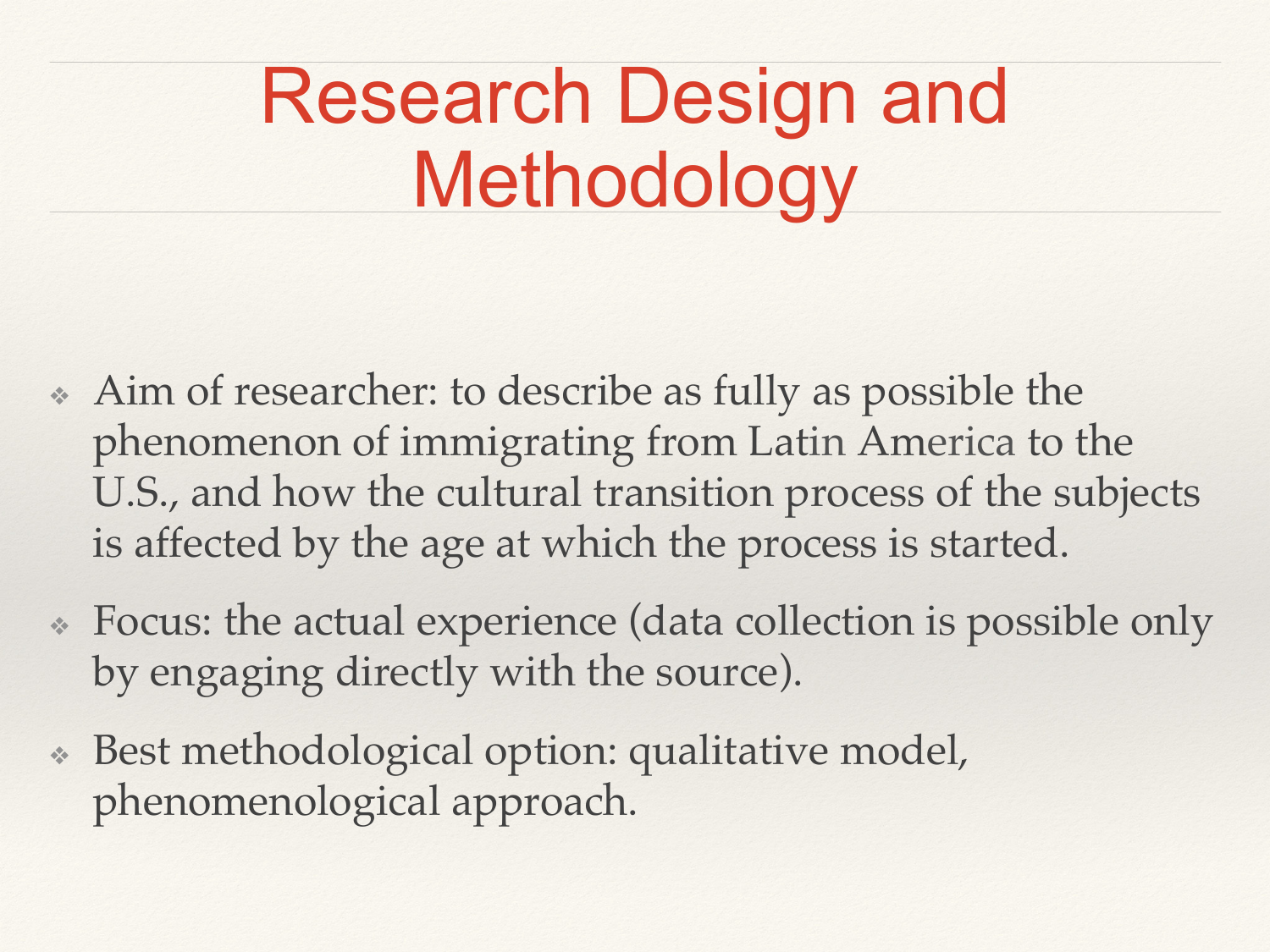# Research Activity

- ❖ Define population and sample.
- ❖ Identify possible subjects. Conduct screening to confirm eligibility.
- ❖ Group subjects according to age at immigration.
- Conduct interviews.
- ❖ Transcribe, organize field notes, identify clusters of meaning.
- Explicitation. Organize units of meaning around themes.
- ❖ Summarize.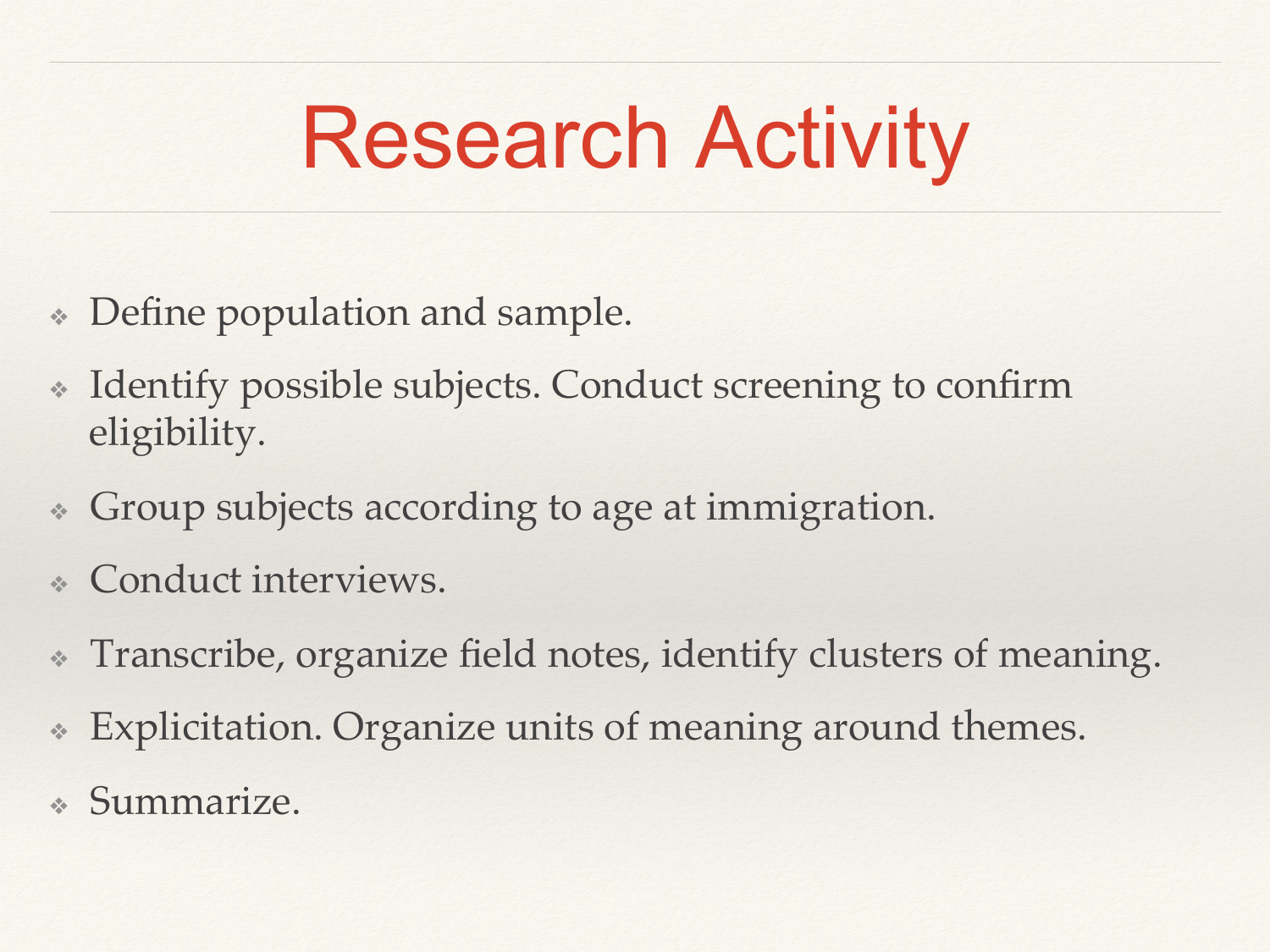## Demographics

- ❖ Sample size: 6
- ❖ Age range: 22 to 55 years old.
- ❖ Gender: 5 females, 1 male.
- ❖ Average years in the US: 23
- ❖ Educational level: from some middle school to masters.
- ❖ Origin: Central and South American countries.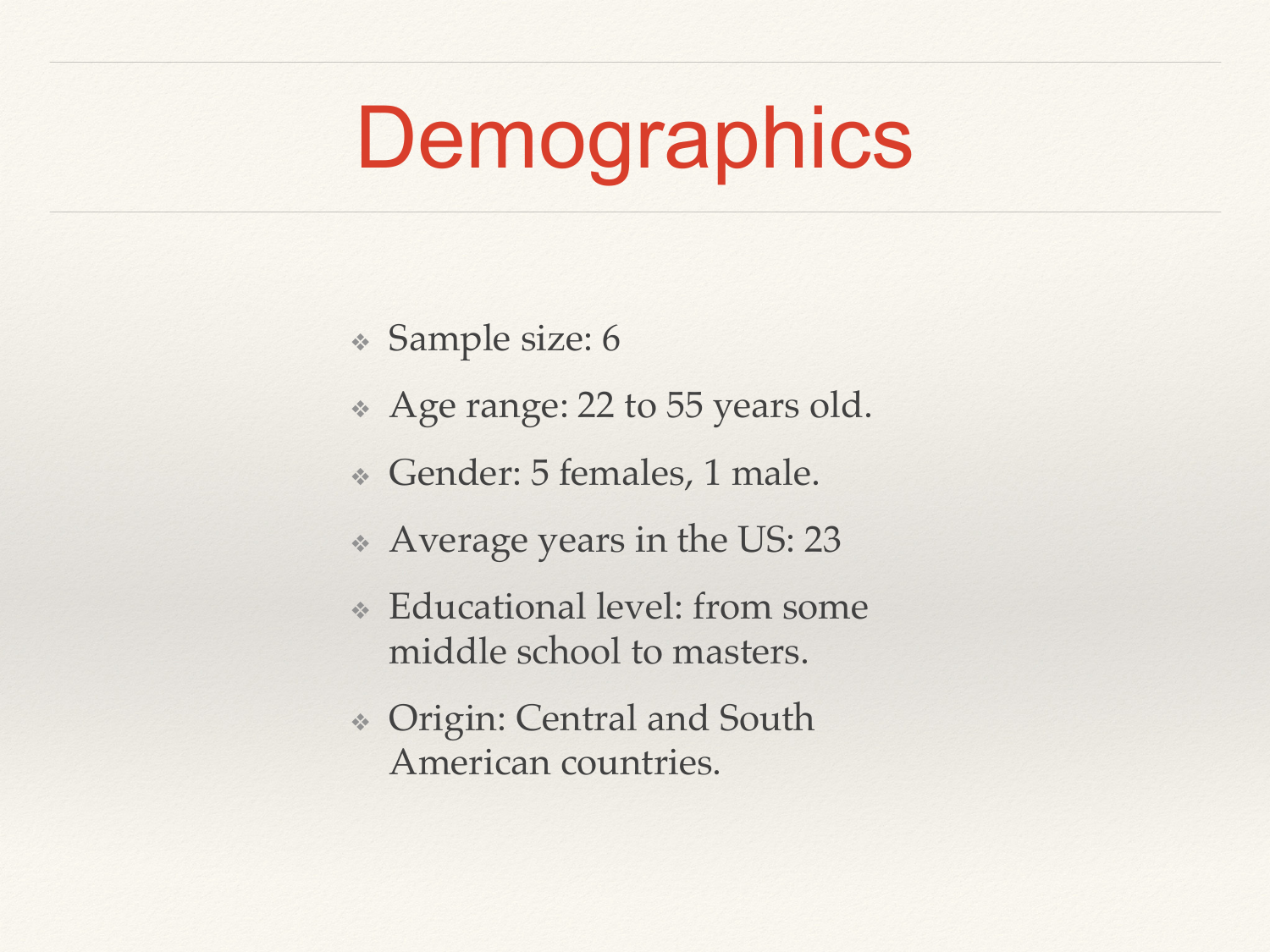# Research Findings

- ❖ Both age groups mentioned the same topics.
- ❖ Preparedness: being ready to transition is more than handling logistics. Very few reported being emotionally ready at the time of immigration.
- ❖ Language proficiency: higher language skills correlated with higher levels of acculturation and personal satisfaction.
- ❖ Discrimination: affected their self perception and their willingness to interact with members of the mainstream culture. Caused by language and physical appearance.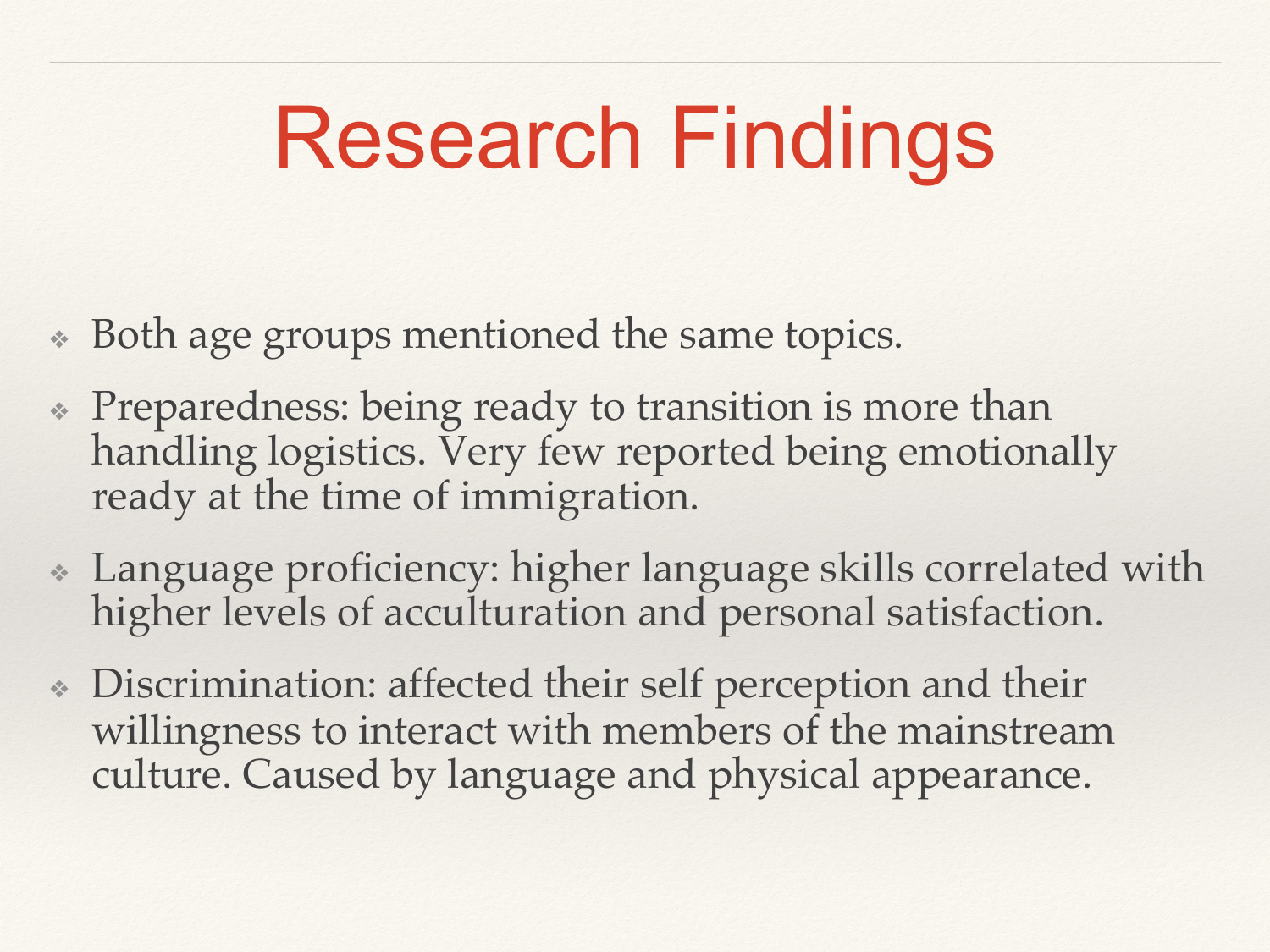# Research Findings

- ❖ Education: perceived as the single most relevant life-changing element. Only way to overcome social and economic disadvantage.
- ❖ Community involvement: important to keep the ancestral traditions alive, and to help other Hispanics in need. Source of personal validation for the subjects that were less acculturated.
- ❖ Social interaction: push/pull. Seen as an opportunity to Americanize, but also as a potential source of discrimination. Church/volunteering are risk-free. School and employment are not immigrant-friendly.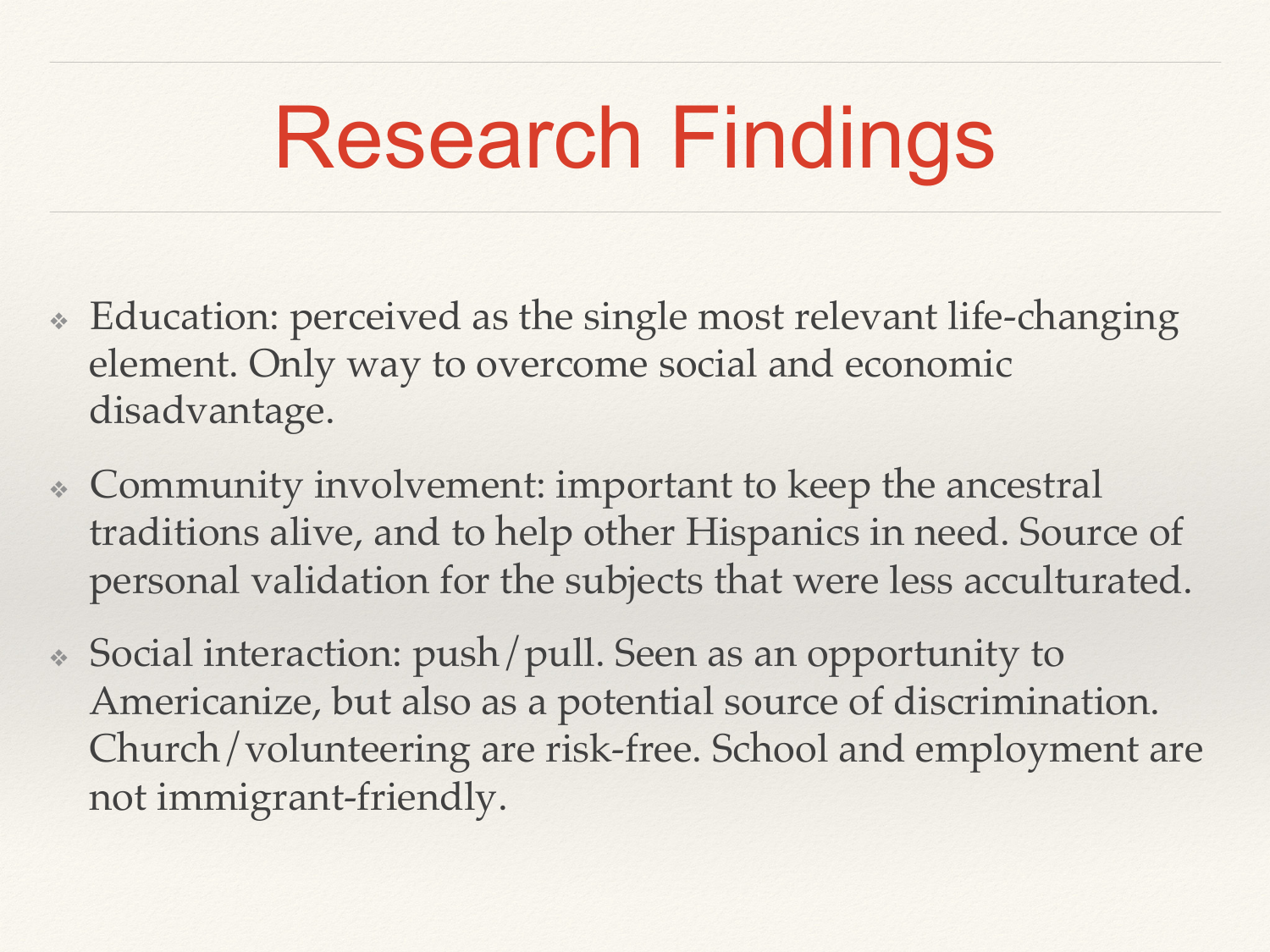### Results

- ❖ The results were not in line with the expectations. Data did not support the research hypothesis.
- ❖ Subjects ease of acculturation did not directly correlate with their age at the time of immigration.
- ❖ Language skills, preparedness, discrimination, education, community involvement and other forms of social interaction were the themes around which the subjects narratives revolved.
- ❖ Age was a factor they considered when discussing English language acquisition, but it was given a minor role.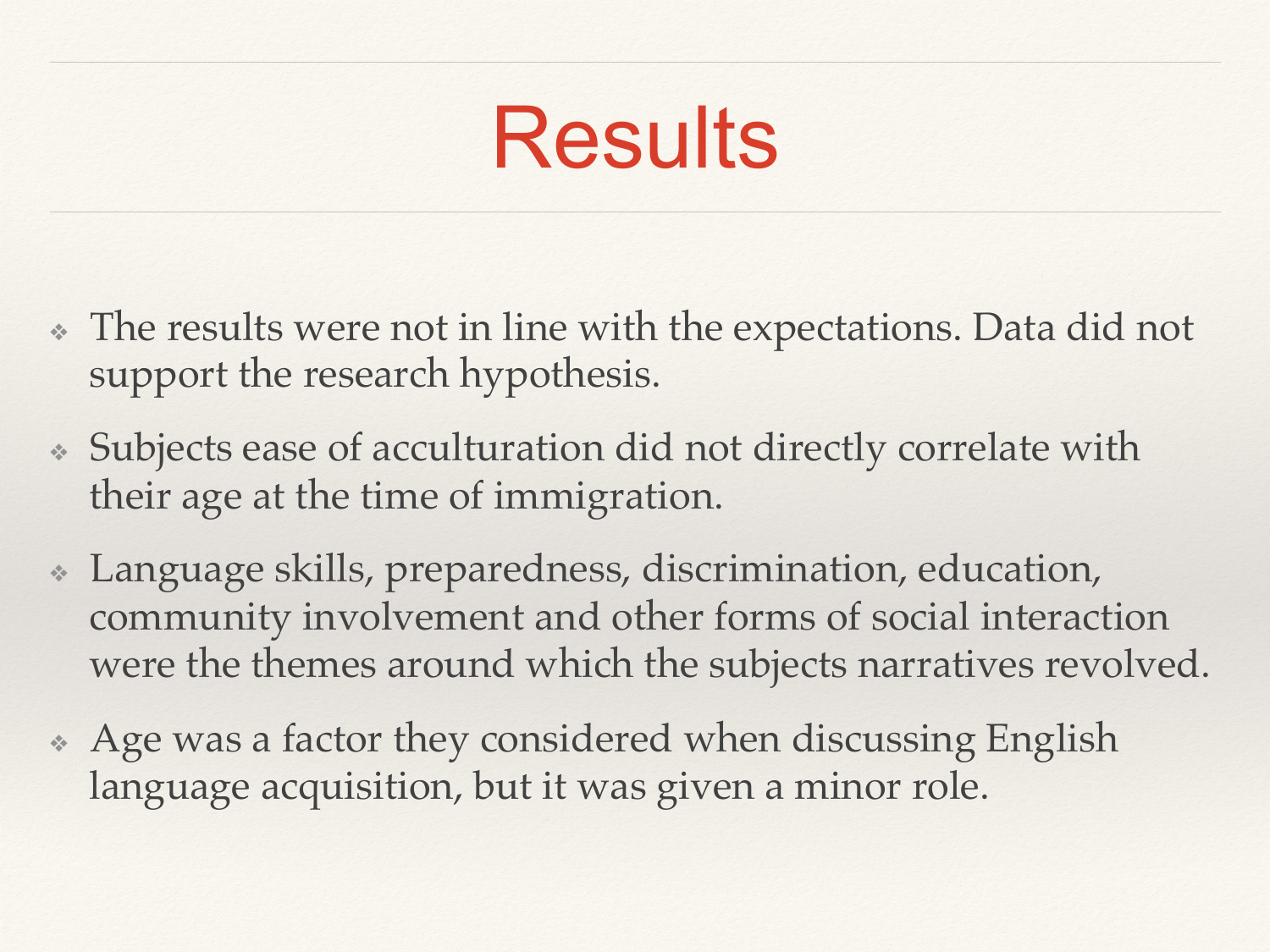### Why do these Results Matter?

Immigration and Acculturation have a dual impact: on the immigrant and on the host society.

- ❖ Understanding the phenomenon.
- ❖ Designing and planning actions to facilitate the cultural transition.
- Implementing actions.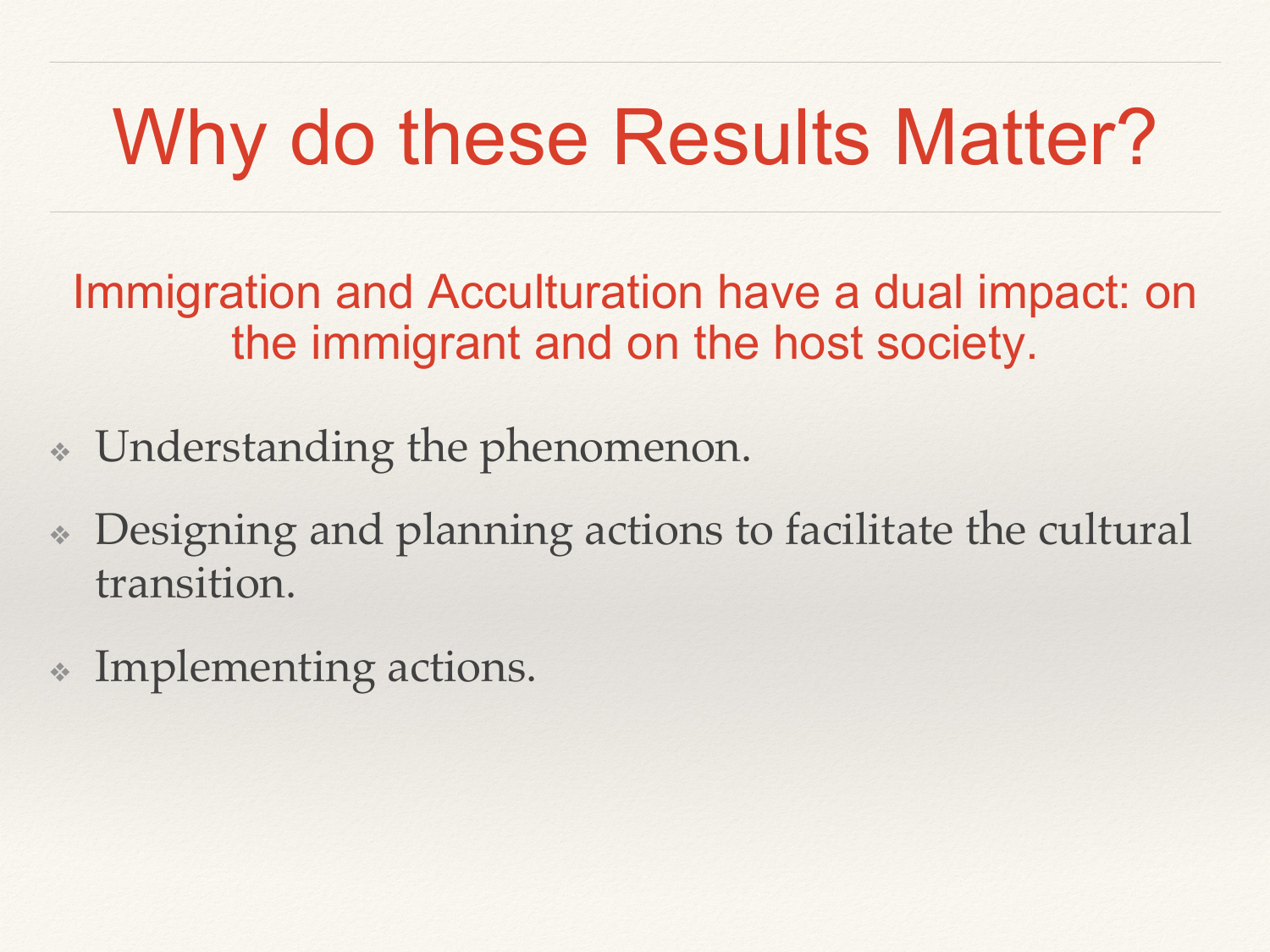# Summary

- Initial question: does age matter in acculturation?
- ❖ Targeted population: Latin American immigrants.
- ❖ Sample: 6 eligible individuals from 6 Latin American countries.
- Methodological choice: phenomenology.
- Research findings: preparedness, language skills, discrimination, education, community and traditions, social interaction affect the acculturation process. Age not seen as relevant.
- ❖ Hypothesis was not supported.